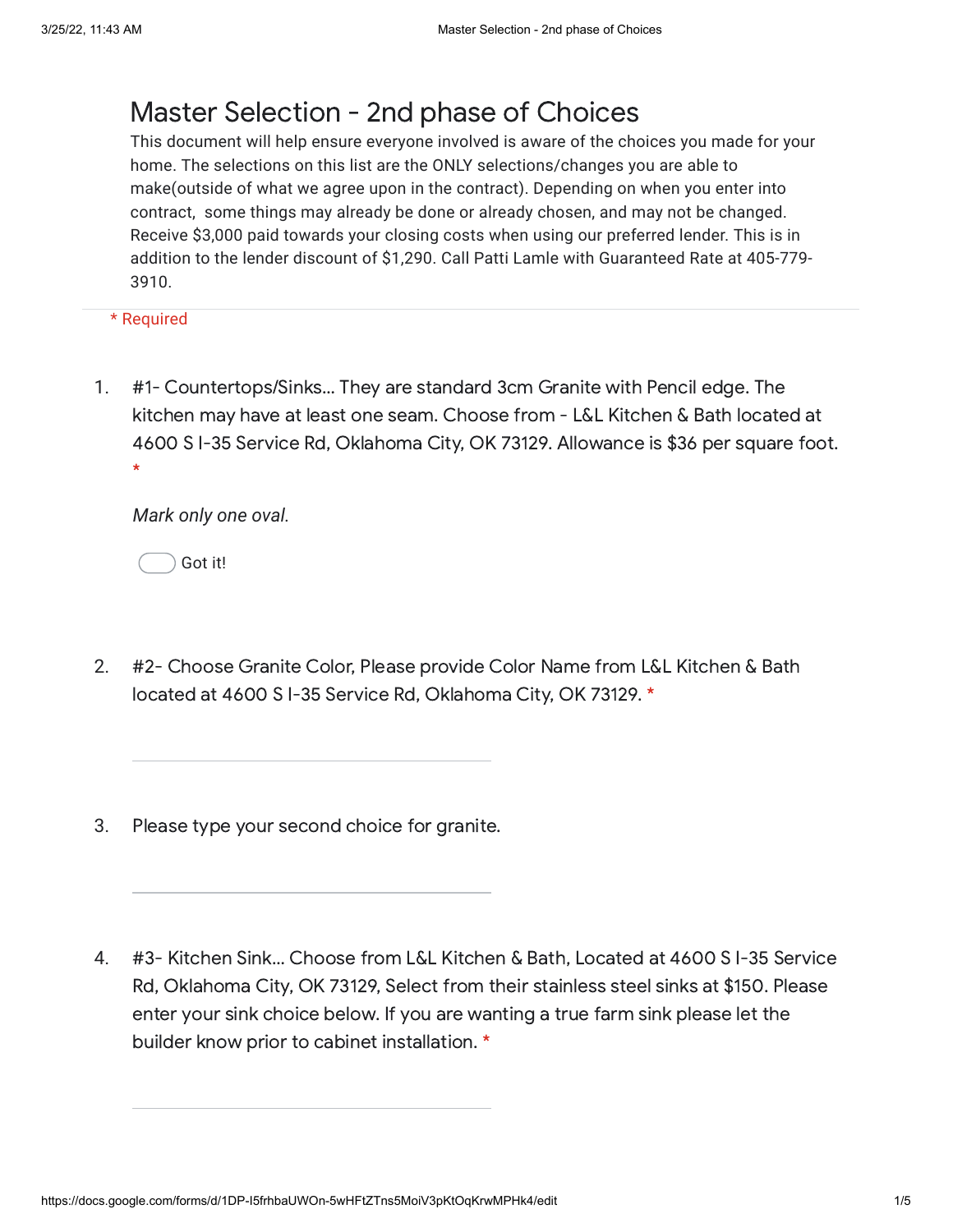- 5. #3.2- Bathroom Sinks... Choose ROUND or SQUARE bathroom sink options at L&L Kitchen & Bath. L&L Kitchen & Bath is located at 4600 S I-35 Service Rd, Oklahoma City, OK 73129. \*
- 6. #4- Backsplash & Fireplace - Allowance is \$10.00 per square foot. One tile will be used for both the backsplash and fireplace. Each additional tile is a \$250.00 upgrade. Please provide the name and number for Fireplace and Backsplash. Builder Purchases from Lowe's in Norman. Please enter your backsplash choice below. \*
- 7. 2nd choice for backsplash. \*
- 8. Fireplace tile choice.
- 9. 2nd fireplace tile choice.
- 10. #5- Cabinets - All homes come standard with shaker style cabinet doors and flat panel drawers. No cabinet hardware is included. If you purchase cabinet hardware, the carpenter will install the hardware for \$250. \*

*Mark only one oval.*

Got it!

I will be adding cabinet hardware.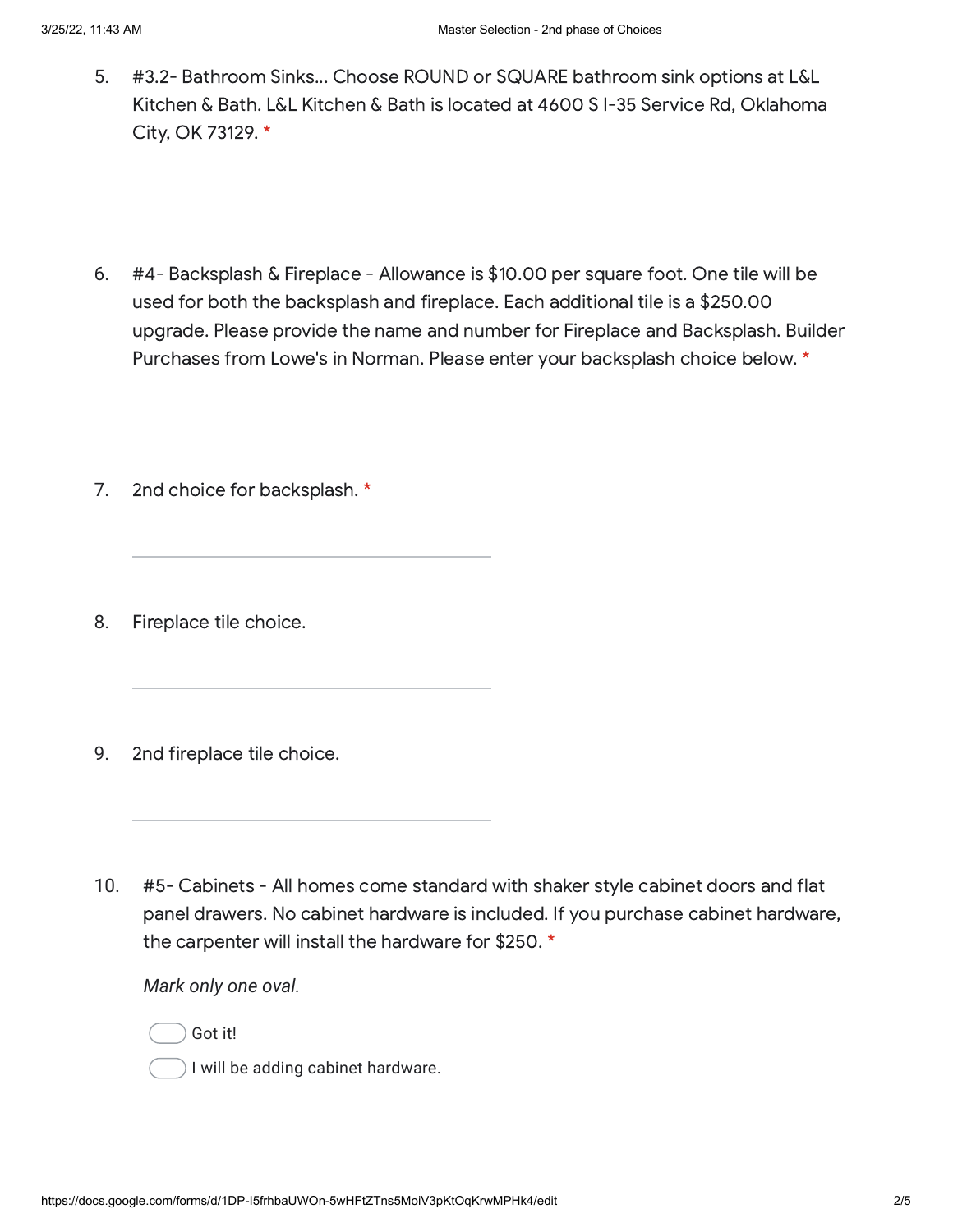11. #6- Attic... There will be a pull-down ladder into the attic. The attic is not decked. \*

*Mark only one oval.*

Got it!

12. #7- HVAC - The HVAC will be Electric \*

*Mark only one oval.*

Sweet!

13. #8 - Sod - Builder will provide 5,000 Square Feet of sod. \*

*Mark only one oval.*

Other: Thats awesome!

14. #9- Roof Pitch - are not always true to plans but will always be a 7-12 pitch. \*

*Mark only one oval.*

Got it!

15. #10- Roof - All of the roofs come standard with flashing and ready for gutter install after the home purchase.

*Mark only one oval.*

Great!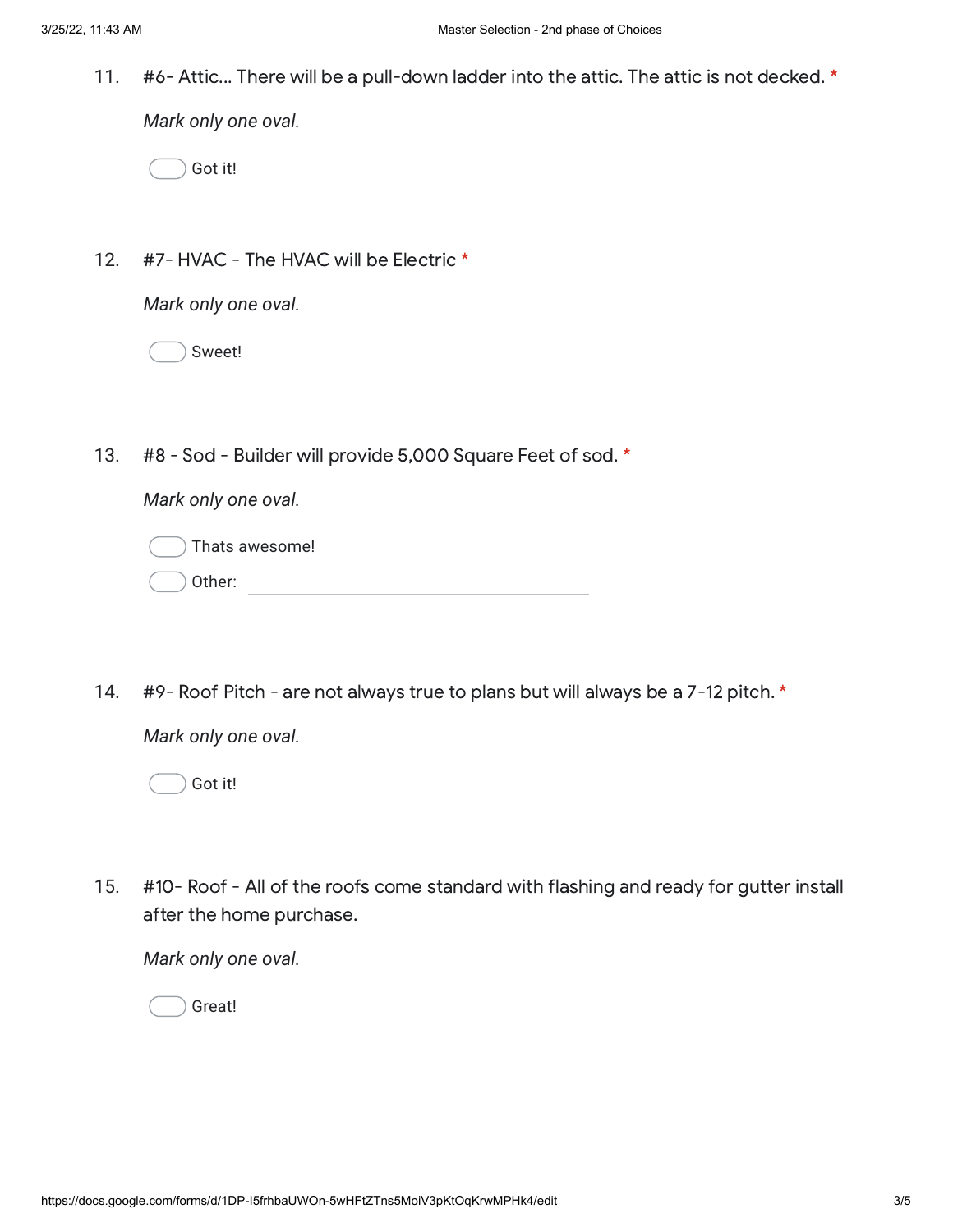16. #11- Patios and Porches - This is not always in accordance with the plans, any additional concrete will be an upgrade. If the decision is made to upgrade, it is the buyers responsibility to inform the builder where upgrades will take place AND to put it in the box below this question. \*

*Mark only one oval.*

Got it!

I want to Upgrade!

- 17. If upgrading, please provide details \*
- 18. Reminder ... Any changes that deviate from the floor plans, moving walls/ doors, adding specific hardware, hookups, plumbing, electrical, roof pitches, added concrete, etc are all upgrades. All upgrades will have to be paid in full upfront by the buyer and are non-refundable. Buyer's agent shall provide documentation/addendums agreeing to all changes. Garage - The two-car garage will come with an opener. For three car home plans, the third stall does not have an opener. The buyer acknowledges that the above list itemizes the only selections that the buyer will be choosing. If the buyer so chooses to upgrade or make additional changes, the contract will be renegotiated. This could result in a higher price per square foot. \*

*Mark only one oval.*

I have read and understand